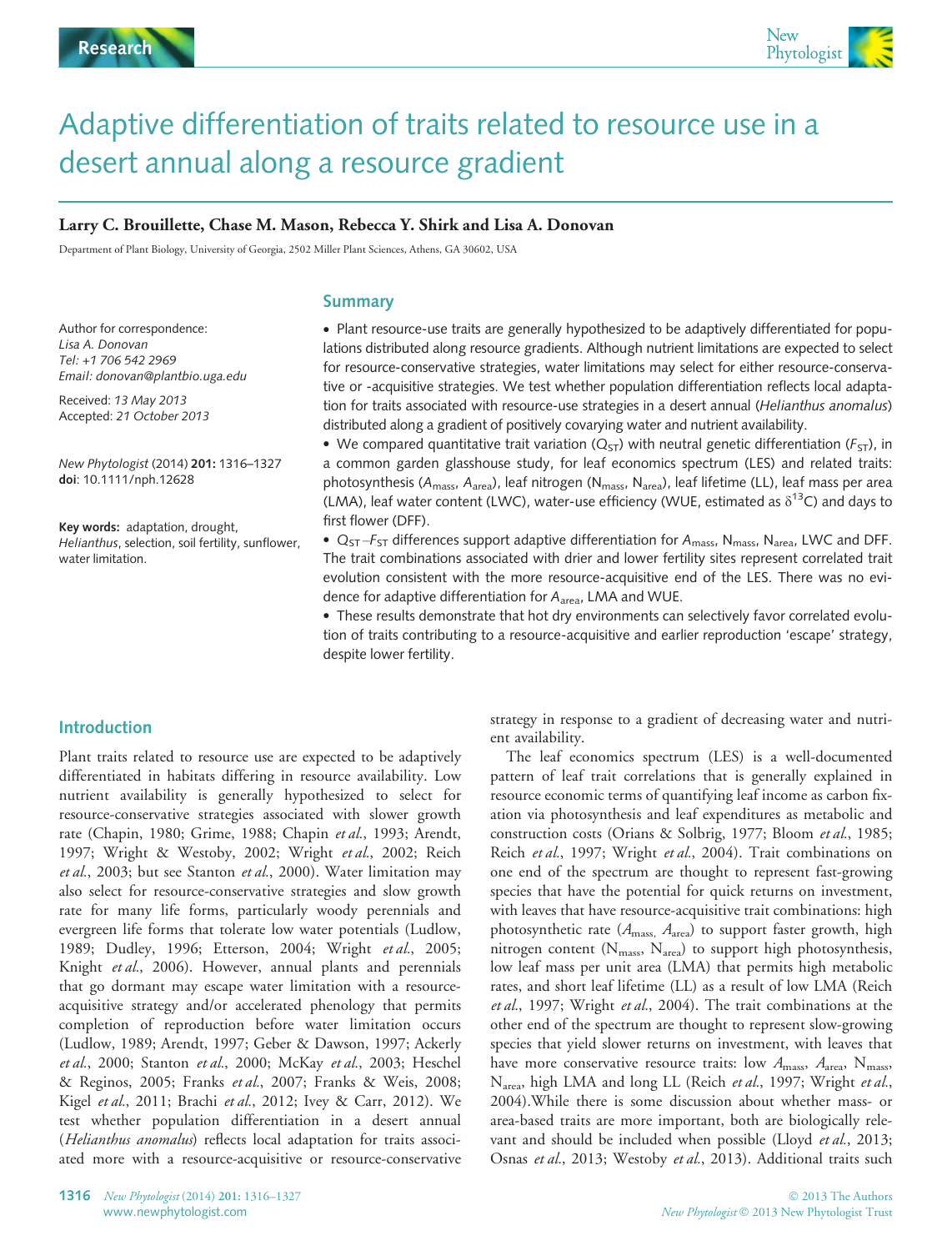as higher leaf water content (LWC), lower water-use efficiency (WUE), and fewer days to first flower (DFF) are often discussed as traits associated with the resource-acquisitive end of the LES traits spectrum (Cohen, 1970; Geber & Dawson, 1997; Stanton et al., 2000; McKay et al., 2003; Knight et al., 2006; Shipley et al., 2006).

Several different approaches can be used to support the interpretation of different combinations of LES and associated traits as adaptive plant growth strategies (Reich et al., 1997, 1999; Wright et al., 2004; Westoby & Wright, 2006). At the macroevolutionary level, phylogenetically explicit contrasts of species that are largely perennials have demonstrated correlated evolution of a few LES and related trait combinations, providing strong inference for selection on at least some traits and the association of more conservative traits with lower fertility and rainfall sites (Cunningham et al., 1999; Wright & Westoby, 1999; Mediavilla et al., 2008). However, these studies do not identify the relative strength of adaptive differentiation for resource-use traits across habitats, or whether resource limitations select for more resourceconservative or -acquisitive strategies in annuals. At the microevolutionary level, a few within-population studies of predominately annuals have demonstrated phenotypic selection on individual LES and related traits (Stanton et al., 2000; Etterson, 2004; Scheepens et al., 2010; Donovan et al., 2011 and references therein; Galloway & Burgess, 2012; Ivey & Carr, 2012). However, these studies do not identify any consistent direction of phenotypic selection in different resource treatments. Additionally, because response to selection is dependent on heritable variation in the traits targeted by selection (Lande & Arnold, 1983), measurements of phenotypic selection cannot be used to infer adaptive trait evolution. Another microevolutionary approach, performing reciprocal transplants, is the gold standard for demonstrating local adaptation of populations (Clausen et al., 1940; Conner & Hartl, 2004), but trait differentiation in each transplant garden provides only indirect evidence for which traits are most important for local adaptation unless phenotypic selection analyses are additionally included. Common garden studies, including reciprocal transplants, can be used to demonstrate correlations between plant traits and population source site characteristics (e.g. altitude, latitude, climate or resource availability) that infer a response of individual traits to hypothesized selective agents (Billings, 1985; Arntz & Delph, 2001; Christman et al., 2008; Kawakami et al., 2011; Scheepens & Stocklin, 2011; but see Hubner et al., 2013). Correlational analyses (between common garden plant traits and source site characteristics) can be complemented with  $Q_{ST} - F_{ST}$  analyses to provide a powerful approach for investigating adaptive evolution of traits in response to gradients (Kawakami et al., 2011; Keller et al., 2011; Dutkowski & Potts, 2012; Frei et al., 2012; Hubner et al., 2013).

 $Q<sub>ST</sub>–F<sub>ST</sub>$  analyses test for patterns of population differentiation that are indicative of past selection and thus provide evidence of local adaptation. The extent of population differentiation in neutral genetic variation  $(F_{ST})$  is calculated as the proportion of total genetic variation that is partitioned among populations (Wright, 1951).  $F_{ST}$  measured on genetic markers that are selectively neutral provides an estimate of the

partitioning of genetic variation that is the result of neutral processes such as drift, mutation and migration. This provides a baseline measurement of population differentiation that can be compared to an analogous parameter,  $Q_{ST}$ , calculated for phenotypic traits (Spitze, 1993; Yang et al., 1996). If  $Q_{ST}$  for a trait is not significantly different from  $F_{ST}$ , then trait differentiation among populations is not distinguishable from neutral processes and there is no evidence that diversifying selection is causing divergence among populations. If  $Q_{ST}$  is greater than  $F_{ST}$ , then the trait has diversified more than would be expected by neutral processes alone, providing evidence that populations have responded to diversifying selection and are probably locally adapted. If  $Q_{ST}$  is less than  $F_{ST}$ , the trait is more similar across populations than expected, suggesting stabilizing selection across the range. Although some aspects of the methodology are currently being debated (Hedrick, 2005; Jost, 2008; Pujol et al., 2008; Edelaar & Bjorklund, 2011; Whitlock, 2011), this is still a powerful method for identifying the signature of past selection on phenotypic traits, allowing tests of hypotheses about the selective pressures driving adaptation. Several  $Q_{ST}-F_{ST}$  studies that included a subset of LES and related traits found evidence for selection on some traits but not others (Steane et al., 2006; Ramirez-Valiente et al., 2009; Scheepens et al., 2010; Kawakami et al., 2011; Keller et al., 2011; Frei et al., 2012; Hubner et al., 2013). However, to our knowledge none have focused on the hypothesized response to selection for the suite of LES and related traits across a resource gradient where local adaptation to resource limitations is expected. If different combinations of LES and related traits represent locally adaptive plant growth strategies along a resource gradient, then  $Q_{ST}$  should be greater than  $F_{ST}$  for multiple LES and related traits, and the correlated trait evolution should favor trait combinations along the multidimensional resource-acquisitive to resource-conservative axis of LES.

Helianthus anomalus Blake, the study species, is an annual sunflower endemic to nutrient-poor desert sand dunes in the southwestern United States. It is a stable homoploid hybrid species derived from Helianthus annuus L. and Helianthus petiolaris Nutt. (Rieseberg, 1991; Schwarzbach & Reiseberg, 2002; Rieseberg et al., 2003). Reciprocal transplant experiments have demonstrated that H. anomalus is adapted to its actively moving sand dune habitat when compared to its ancestral parents grown in that habitat (Donovan et al., 2010). Because H. anomalus grows on active sand dunes, it was originally hypothesized that water limitation was an important selective force driving the evolution of the species (Thompson et al., 1981; Rieseberg, 1991). However, nutrient limitations seem to be as important as or more important than water limitations for H. anomalus productivity in some populations, potentially acting as an additional selective agent (Rosenthal et al., 2005; Ludwig et al., 2006). H. anomalus also appears to be more tolerant of nutrient stress than its ancestral parents based on a lower relative growth rate and higher nutrient-use efficiency, although experiments at the microevolutionary level have demonstrated phenotypic selection for increased  $N_{mass}$  in *H. anomalus* habitats (Brouillette et al., 2006; Donovan et al., 2007, 2009; Brouillette & Donovan, 2011).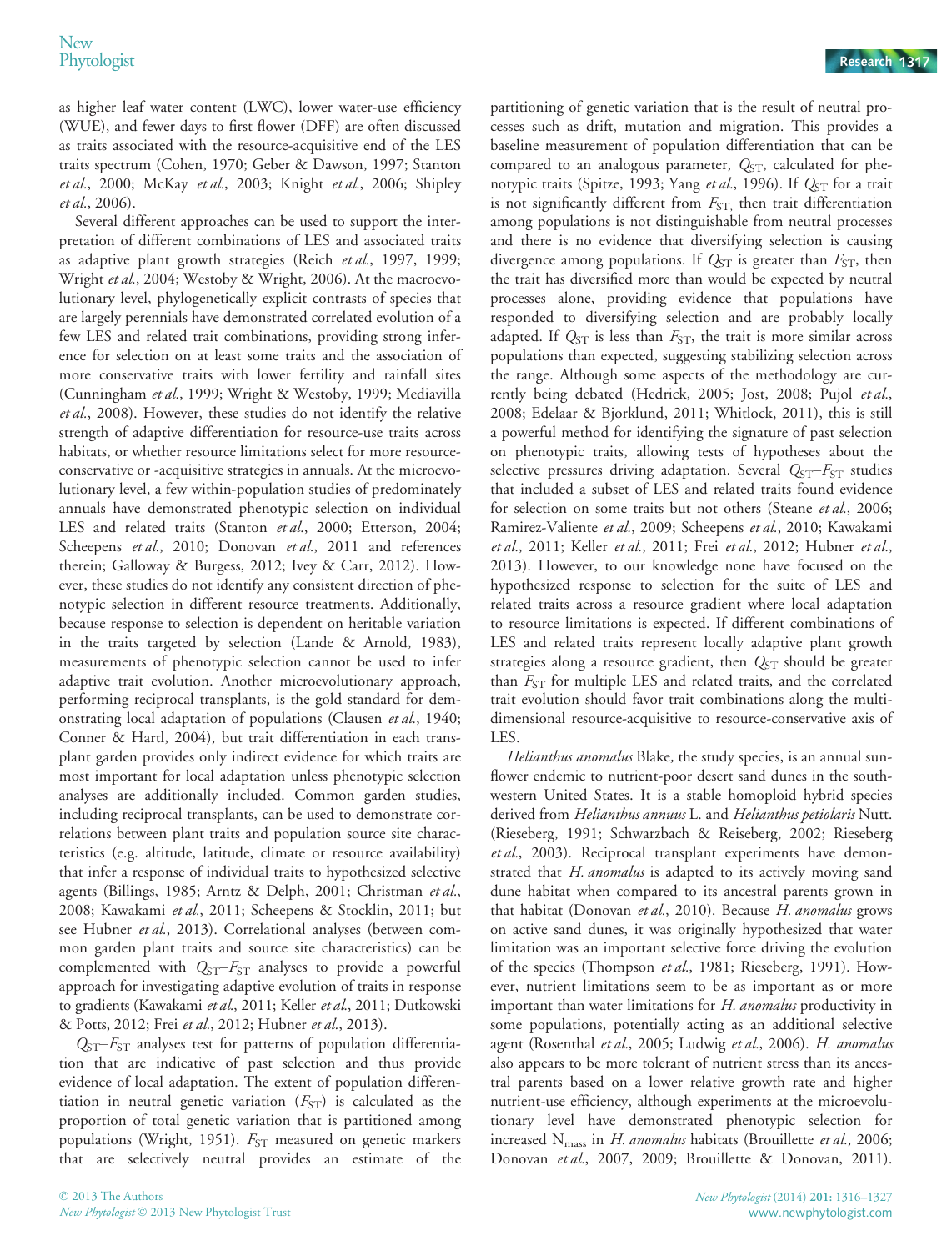1318 Research 1318 Phytologist

Thus, *H. anomalus* provides a good system for testing adaptive differentiation of resource-related traits.

In this study, we investigate the expectation of adaptive differentiation of H. anomalus along a resource gradient for LES  $(A_{\rm mass}, A_{\rm area}, N_{\rm mass}, N_{\rm area}, {\rm LMA}$  and LL) and related traits (LWC, WUE and DFF) in a common garden study. Specifically, we test the following hypotheses: population differentiation for trait variation  $(Q_{ST})$  will be greater than differentiation for neutral genetic variation  $(F_{ST})$ , providing evidence for diversifying selection; for traits demonstrating evidence of diversifying selection, correlated trait evolution will follow the axis of the LES towards a more resource-acquisitive or resource-conservative strategy; combinations of putatively adaptive traits will be correlated with source site climate and soil fertility characteristics, providing support for these abiotic factors as selective agents driving adaptive differentiation. These results will allow us to determine whether a gradient of positively covarying water and nutrient availability has selected for correlated trait evolution of a more resource-conservative or -acquisitive resource strategy in this desert annual. If a more resource-conservative strategy is associated with drier low fertility sites, then it will not be possible to distinguish between the relative importance of water and nutrient limitations as selective agents. However, if a more resource-acquisitive escape strategy is associated with drier low fertility sites, this would suggest that water limitation has been a more important selective agent than nutrient limitation along this resource gradient.

## Materials and Methods

The glasshouse experiment was conducted at the University of Georgia Plant Biology Greenhouses in Athens, GA, USA. Achenes (hereafter 'seeds') for the study were collected as maternal half-sibling families from eight natural populations of *Helianthus* anomalus S.F. Blake in August 2007 (Fig. 1, Supporting Information, Table S1). For germination, seeds were scarified (blunt end removed) on 10 January 2008, soaked overnight in 0.005% solution of fusicoccin to break dormancy, and then germinated on filter paper moistened with deionized water. Seedlings were transplanted into azalea pots, 25 cm in diameter and 19 cm deep, filled with a 3:1 sand: Turface mixture (Profile Products, Buffalo Grove, IL, USA) in the glasshouse on 13–14 January 2008. The planned experimental design was a randomized complete block design with a target of 12 families from each of eight populations replicated once in each of three blocks  $(N=288)$ . However, mortality and poor germination of seeds from White Sands (WHS) and Jericho (JER) populations resulted in an unbalanced design of eight to 14 families and 15–45 individuals per population (Table S1). Plants were watered daily using an automated drip irrigation system and fertilized three times each wk with half-strength Hoagland's solution (Epstein & Bloom, 2005) applied after the automatic irrigation, resulting in high-fertility common garden conditions that were probably higher in nutrient availability than native population sites. Supplemental metal halide lighting was used to extend day length to 14 h and photosynthetically active radiation (PAR) in the glasshouse averaged 16.5 mol  $m^{-2}d^{-1}$ . The average daytime temperature was



Fig. 1 Locations in the USA of eight populations of Helianthus anomalus that served as the seed sources for this study (see Table S1 for GPS locations): AIR, Hanksville airport; GOB, Goblin Valley; HAL, Hall's Crossing; JCT, Junction; JER, Jericho; NTH, North of Hanksville; SOU, South of Hanksville; and WHS, White Sands.

27.3°C and the average daytime humidity was 54.9%. The average night-time temperature was 22.9°C.

#### Plant traits

Photosynthesis on a leaf area basis  $(A<sub>area</sub>)$  was measured on the most recently fully expanded leaf on 18–20 February, which were sunny days before flowering. One experimental block was measured each day using a portable photosynthesis system (Li-Cor 6400, Li-Cor Biosciences, Lincoln, NE, USA). Gas exchange cuvette conditions were set to  $380$  ppm  $CO<sub>2</sub>$ ,  $2000$  $\mu$ mol m<sup>-2</sup> s<sup>-1</sup> PAR, 30°C block temperature, and relative humidity slightly above ambient in the glasshouse  $(c. 50-55%)$ . The morning following photosynthesis measurements, when leaves were maximally hydrated for the day, the gas exchange leaf was excised, weighed, and digitally scanned. The leaf area that had been inside the Li-Cor 6400 chamber and the area of the entire leaf were determined with ImageJ freeware (National Institutes of Health, Bethesda, MD, USA). Gas exchange leaves were then dried to constant weight at 60°C, weighed, and ball mill ground to estimate leaf nitrogen  $(N_{\text{mass}}; \text{ NA1500}, \text{ Carlo})$ Erba Strumentazione, Milan, Italy) and leaf carbon isotope ratio  $\delta^{13}$ C (Finnegan, continuous-flow mass spectrometer, Bremen, Germany). Leaf  $\delta^{13}C$  provides an integrated measure of leaf intercellular  $CO_2$  concentration  $(C_i)$  over the lifetime of the leaf. Integrated  $C_i$  is, in turn, a relative measure of integrated instantaneous WUE, provided leaf temperatures are similar (Farquhar et al., 1989; Ehleringer et al., 1992; Ehleringer, 1993). A higher (less negative) value of leaf  $\delta^{13}$ C reflects greater WUE. LMA was calculated as the dry mass of the gas exchange leaf divided by leaf area. Leaf photosynthetic rate on a mass basis  $(A_{\text{mass}})$  was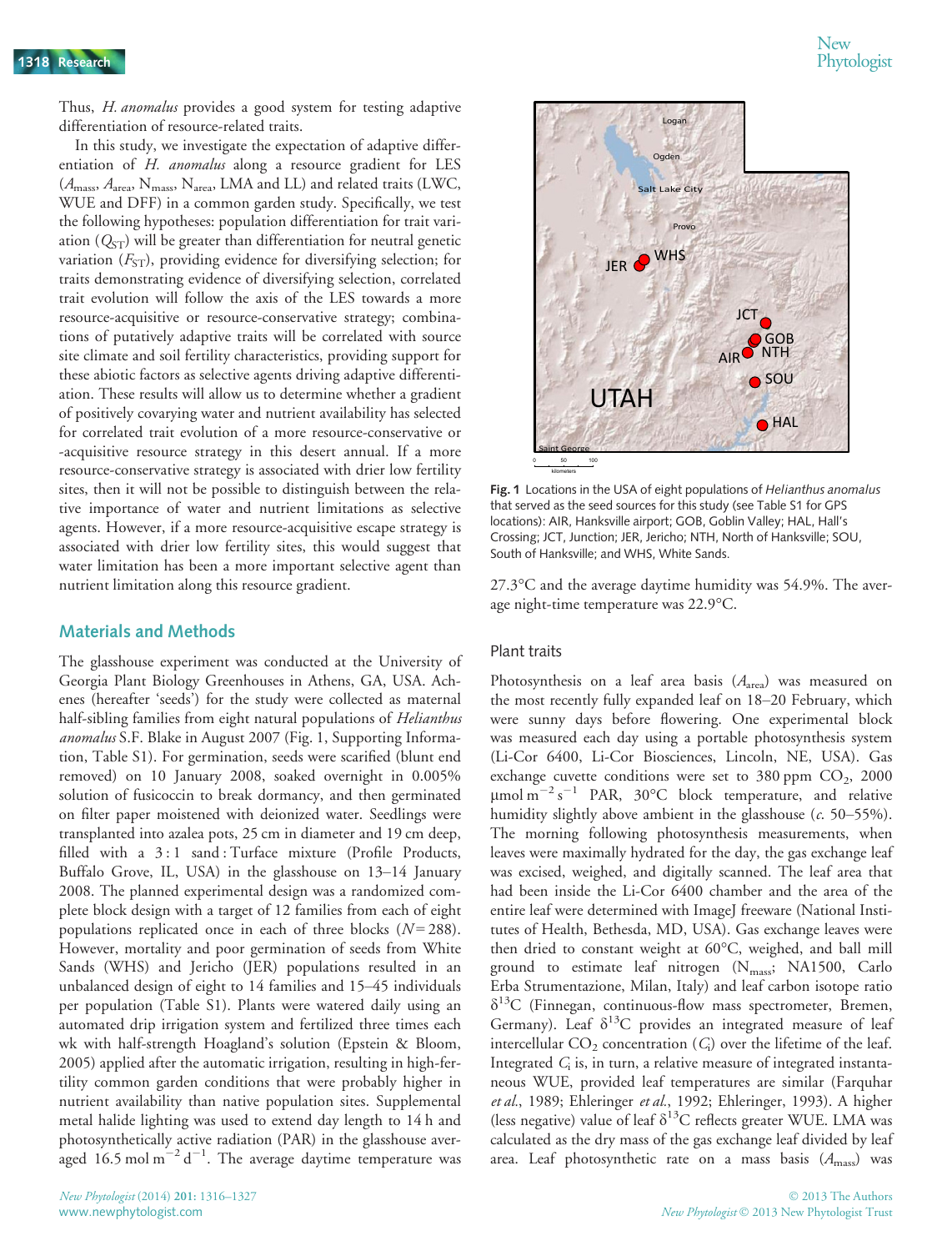calculated as  $A<sub>area</sub>$  divided by LMA. Leaf nitrogen on an area basis  $(N_{area})$  was calculated as  $N_{mass}$  multiplied by LMA. LWC was calculated as the difference between fresh and dry leaf mass divided by leaf dry mass (Shipley et al., 2006). The most recently fully expanded leaf opposite the gas exchange leaf was tagged c. 1 month after transplant and tracked for LL, estimated as the time (d) between tagging and leaf color change to 25% of leaf area turned yellow (Brouillette & Donovan, 2011). Tagging of the leaf was done during the vegetative stage of plant growth when leaves were actively being produced so that leaves were of comparable age. The DFF was recorded when at least one ligule was fully extended, making the disk of the inflorescence visible. In addition, 38 other morphological and ecophysiological traits were measured, although they are not the focus of this manuscript. The additional trait list, methods and results are included in the supporting materials (Methods S1, Table S2, Fig. S1).

#### Source site characterization

Each population source site was characterized for climate and soil fertility. Site climate characteristics (mean annual temperature (MAT) and mean annual precipitation (MAP)) were determined using WorldClim, which interpolates a 50 yr average based on observations from 1950 to 2000 and has resolution to c.  $1 \text{ km}^2$ (Hijmans et al., 2005). Five soil cores (0–10 cm depth) collected at each site spanned the area in which seeds were collected. Soils were dried at 60°C and analyzed for soil C by Dumas combustion with a CHN analyzer (NA1500, Carlo Erba). For soil N, the CHN analyzer was subsequently modified to remove the  $CO<sub>2</sub>$  produced via combustion and allow detection of low soil N amounts below the normal detection limit. Soil P and K were analyzed with an inductively coupled plasma optimal emission spectrometer (Thermo Jarrell-Ash Enviro 36, Franklin, MA, USA) after double acid extraction (Mehlich, 1953).

# ANOVA, bivariate correlations and principal component analyses (PCAs)

Populations were compared for plant traits and soil fertility characteristics with ANOVA (SAS proc mixed; SAS Institute Inc., Cary, NC, USA). Across all populations, bivariate correlations among traits were determined with Pearson correlations (SAS proc corr). Although the trait data in the original global GLOP-NET dataset describing the LES required log transformation in order to meet the assumptions of parametric statistics (Wright et al., 2004), log transformation was not necessary for our data. Five different PCAs (SAS proc princomp) were used to provide population values that summarize: source site climate (MAT, MAP); source site fertility characteristics that differed by population; source site climate and fertility combined (see the Results section); plant traits for which  $Q_{ST} > F_{ST}$ ; and all nine plant traits regardless of the relationship of  $Q_{ST}$  to  $F_{ST}$ . Only the first axis of each analysis was used as it captured the bulk of variation in each case. Correlations were then used to assess the relationships among the primary principal components summarizing source site characteristics and plant traits.

#### Simple sequence repeat (SSR) genotyping and analysis

Leaf samples from each plant were collected and placed in polypropylene tubes containing silica gel desiccant and stored at room temperature until use. DNA was extracted from one individual from each of the 97 maternal families using DNeasy Plant Mini kits (Qiagen). A 12-locus genotype was obtained for each sample using SSR markers located in intergenic regions of the nuclear genome from the Compositae Genome Database (CGP, http:// cgpdb.ucdavis.edu). Markers were chosen to be largely unlinked in the parental species H. annuus (Tang et al., 2003) and polymorphic in a test panel of H. anomalus samples: (ORS229, ORS297, ORS511, ORS588, ORS618, ORS844, ORS896-A, ORS896-B, ORS1008-A, ORS1008-B, ORS1017, ORS1141). Fluorescently labeled primers (FAM, NED, HEX, TET) were used to amplify SSRs with a touchdown 58 protocol (Don et al., 1991). Products from the reaction were diluted 1 : 20 and analyzed using capillary gel electrophoresis (ABI 3730xl; Applied Biosystems, Valencia, CA, USA). The size of fragments was determined by comparison with a fluorescently labeled size standard (GS500 LIZ, Applied Biosystems) using Genescan software (Applied Biosystems). Observed and expected heterozygosities were calculated in FSTAT (Goudet, 1995).

# $Q_{ST}$ – $F_{ST}$  comparison

Genetic variation in quantitative traits, when partitioned into between-population and within-population components, can be used to calculate population divergence  $(Q_{ST})$  in a manner analogous to  $F_{ST}$  calculated from neutral genetic markers:

$$
Q_{ST} = \frac{\sigma_b^2}{2\sigma_w^2 + \sigma_b^2}
$$
 Eqn 1

where  ${\sigma_b}^2$  is the genetic variance among populations and  ${\sigma_w}^2$  is the genetic variance within populations. When traits are purely additive and neutral,  $Q_{ST} = F_{ST}$  (Spitze, 1993). Divergence from this expectation can be used to test for adaptive response to selection.

Variance for all traits was partitioned into population, family nested within population, and block and error components using a completely random model with restricted maximum likelihood estimation (SAS 9.3 proc mixed). The variance component for populations was used as the estimate of among-population variance  $(\sigma_b^2)$ . The within-population genetic variance  $(\sigma_w^2)$  was estimated as four times the family within-population variance component because half-siblings were used (Lynch & Walsh, 1998). Owing to high mortality in some populations, our data were unbalanced and thus unsuitable for standard parametric bootstrap methods (which use a  $\chi^2$  distribution to simulate the distribution around variance components) for estimating confidence intervals around  $Q_{ST}$  (O'Hara & Merila, 2005; Whitlock, 2008; Whitlock & Guillaume, 2009). Additionally, estimation of confidence intervals using Bayesian methods, which do not require balanced data (O'Hara & Merila, 2005), were highly dependent on initial conditions and thus not suitable. Thus,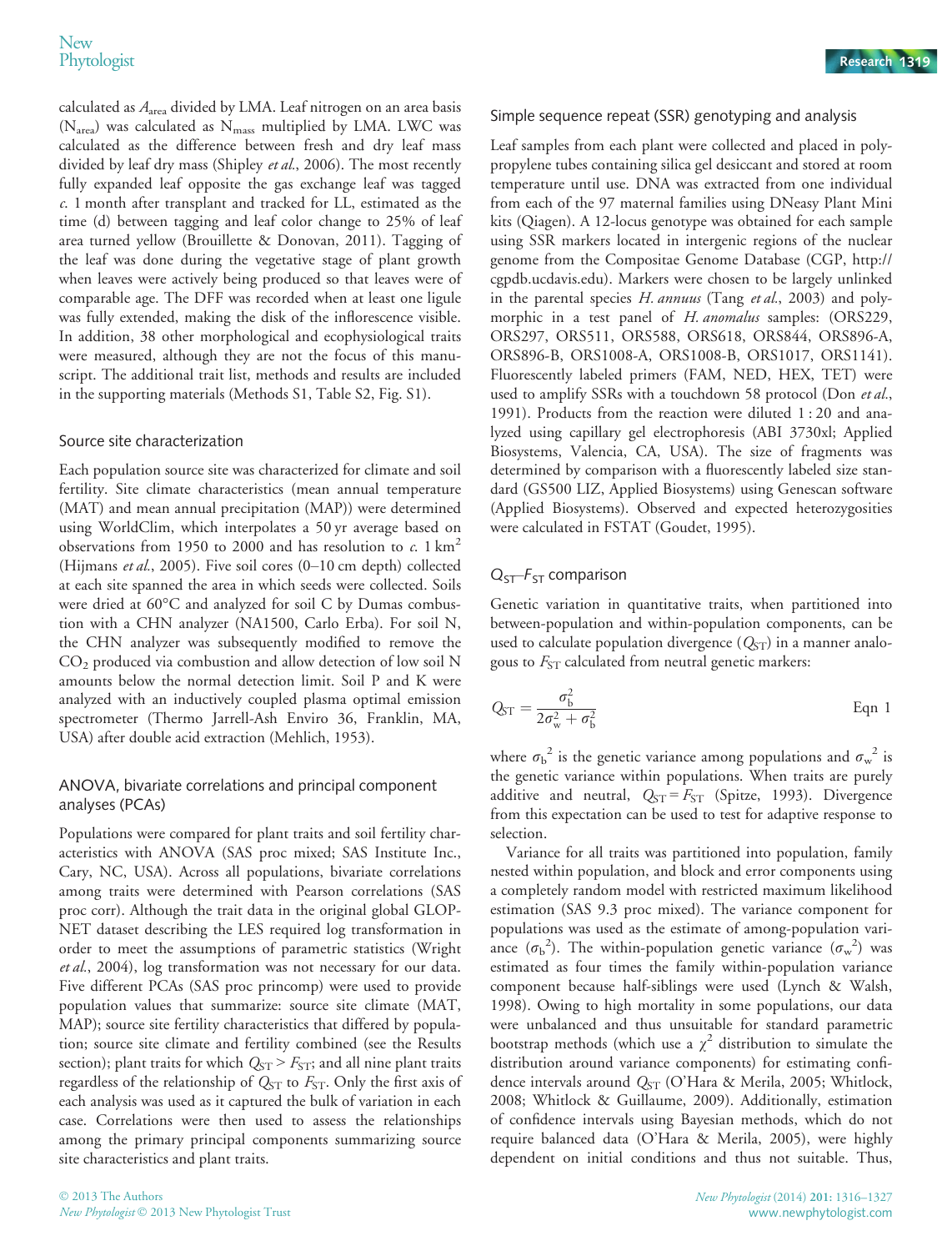standard error for the mean  $Q_{ST}$  value of each trait was estimated as the standard deviation of  $Q_{ST}$  estimates from 1000 samples bootstrapped over all observations and used to construct confidence intervals using the standard formula  $(\pm 1.96 \text{ SE})$  (O'Hara & Merila, 2005; but see Leinonen et al., 2008, p. 11).

 $F_{ST}$  was calculated using GDA (Genetic Data Analysis software; Weir & Cockerham, 1984; Lewis & Zaykin, 2001), with bootstrapped confidence intervals estimated over 1000 iterations. There remain concerns that markers with high mutation rates, including SSRs, which were used in this study, may increase the rate of type I error when testing for divergent selection. Within-population heterozygosities are increased with highly polymorphic markers, which deflates  $F_{ST}$  (Hedrick, 1999) and makes it easier to achieve a statistically significant  $Q_{ST} > F_{ST}$ . While alternative metrics that are not dependent on within-population heterozygosity have been proposed (e.g. D, Jost, 2008; and  $G'_{ST}$ , Hedrick, 2005), only  $F_{ST}$  is appropriate for comparisons with  $Q_{ST}$  (Edelaar & Bjorklund, 2011). Thus, we acknowledge that some of the traits identified in this study as being under divergent selection may be artifacts of the genetic markers used. However, several traits in this study had  $Q_{ST}$  values much greater than  $F_{ST}$ , and for these it is likely that  $Q_{ST} > F_{ST}$  would remain statistically significant regardless of marker choice. We must also point out that our plants were grown from field-collected seeds. Our analysis may overestimate population divergence in individual traits because variation in the maternal environments could have exaggerated differences between the populations. Additionally, because paternity is unknown, it is likely that some of the families contain full and half siblings. If this is the case, our estimate of  $\sigma_{\rm w}^2$  will be inflated, artificially decreasing  $Q_{\rm ST}$ . The inclusion of some full siblings would affect  $Q_{ST}$  similarly across all traits, but differences caused by maternal effects would vary from trait to trait.

#### Results

#### Characterization of source site environment

Across all eight of the population sites, the MAP ranged from 161 to 292 mm, and the MAT ranged from 9.6 to 12.5°C. PCA analysis of MAP and MAT ( $n = 8$  populations) resulted in a composite variable designated as climate PC1 that captured 87.6% of the variation (loadings of 0.71 and  $-0.71$ , respectively). Among the population source sites, the more northern populations, for example (JER, WHS), had higher annual precipitation and lower temperatures (Table S1). The populations differ for precipitation predominately during the late fall and winter months when plants are overwintering as dormant seeds (Fig. S2).

Across all eight of the population sites, the desert sand dune soils had low soil fertility. Soil C and N were extremely low  $(0.591 \pm 0.200\%$  and  $(0.003 \pm 0.001\%)$  by mass, respectively). Soil P was  $12.3 \pm 1.2$  ppm and soil K was  $16.4 \pm 1.6$  ppm. There were significant population differences for soil C, P and K (see Table S1 for population means; ANOVA,  $F > 8.47$ ,  $P < 0.001$ , df 7,32 for all) but not for soil N ( $F = 1.57$ ,  $P = 0.18$ , df 7,29). PCA analysis ( $n=8$  populations) for the three soil

fertility measures that differed by population (C, P and K) resulted in a composite variable designated as 'soil PC1' that captured 72.2% of the variation. Higher values of soil PC1 generally represented higher C, P and K, with loadings of 0.65, 0.47 and 0.59, respectively. The more northern populations generally had higher fertility.

When 'climate PC1' was plotted against soil PC1, there was a positive correlation ( $r^2 = 0.82$ ,  $P = 0.002$ ). Thus, the climate and soil data (MAP, MAT, soil C, soil P and soil K) were combined in an additional PCA analysis that resulted in a composite variable that captured 74.7% of the variation (loadings of 0.47,  $-0.47$ , 0.50, 0.34 and 0.43, respectively), designated as 'environment  $PC1'$  (Fig. 2, x-axis).

#### Genetic variation in SSR markers

 $F_{ST}$  was 0.18, demonstrating moderate population genetic differentiation for an outcrossing herbaceous annual. Total expected heterozygosity  $(H_e)$  across all individuals was 0.621. Populations were moderately diverse, with population-level  $H_{\rm e}$  ranging from 0.300 (JER) to 0.655 (HAL) (Table S3).

#### Comparison of neutral genetic and quantitative trait divergence

Comparisons of neutral genetic variation  $(F_{ST})$  to quantitative trait variation ( $Q_{ST}$ ) indicated that  $Q_{ST}$  was greater than  $F_{ST}$  for  $A_{\text{mass}}$ , N<sub>mass</sub>, N<sub>area</sub>, LWC and DFF, consistent with population differentiation for these traits being the result, in part, of a strong response to direct or indirect divergent selection (Fig. 3). For



Fig. 2 Relationship between Helianthus anomalus population source site climate and fertility characteristics (environment PC1, first axis from climate and soil fertility principal components analysis (PCA)) and population plant traits from the common garden glasshouse study (plant PC1, first axis from plant PCA for traits with  $Q_{ST} > F_{ST}$ ): AIR, Hanksville airport; GOB, Goblin Valley; HAL, Hall's Crossing; JCT, Junction; JER, Jericho; NTH, North of Hanksville; SOU, South of Hanksville; and WHS, White Sands.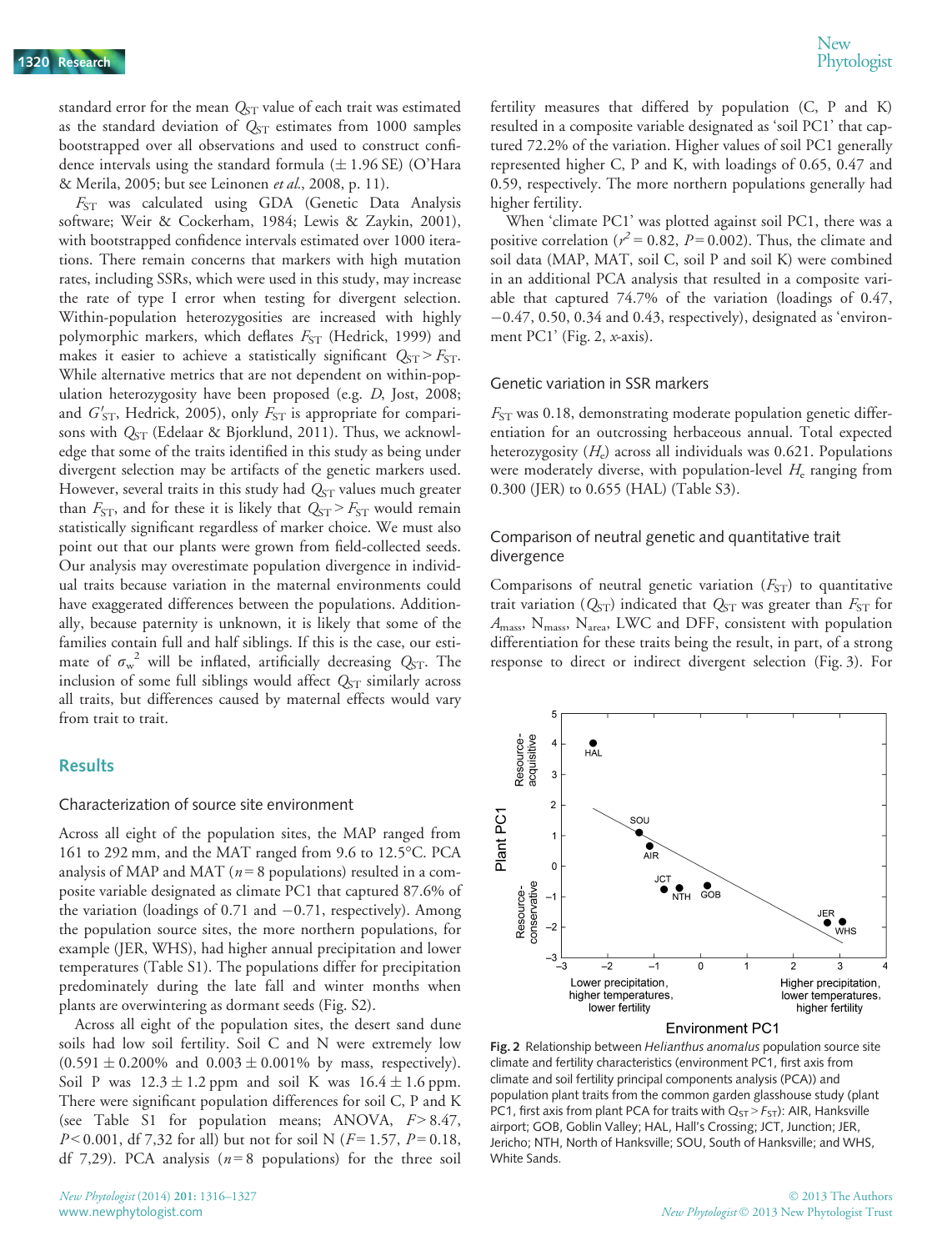

Fig. 3  $Q_{ST}$  and  $F_{ST}$  (point estimates and bootstrapped 95% confidence intervals) for *Helianthus anomalus* carbon isotope ratio ( $\delta^{13}$ C), leaf photosynthesis on an area basis (A<sub>area</sub>), leaf mass per area (LMA), leaf water content (LWC), leaf photosynthesis an a mass basis ( $A<sub>mass</sub>$ ), days to first flower (DFF), and leaf nitrogen on a mass and an area basis (N<sub>mass</sub> and N<sub>area,</sub> respectively). Values represent the proportion of total heritable variance that is partitioned among populations.

 $A_{\text{area}}$  and LMA,  $Q_{\text{ST}}$  was not significantly different from  $F_{\text{ST}}$ , providing no evidence for adaptive differentiation in response to selection. For leaf WUE estimated from  $\delta^{13}C$ ,  $Q_{ST}$  was less than  $F_{ST}$ , suggesting stabilizing selection. For LL, the  $Q_{ST}$  could not be estimated because there were essentially no significant differences among families within populations or among populations. For the eight morphological, physiological and life-history traits in this study with estimable  $Q_{ST}$  values, the mean was 0.473, with  $Q_{ST}$  often greater than  $F_{ST}$ .

#### Quantitative trait patterns

For *H. anomalus* the glasshouse-grown plant traits occur at the resource-acquisitive end of the cross-species LES spectrum initially described for field-grown plants (Wright et al., 2004), with high  $A_{\text{mass}}$ , N<sub>mass</sub> and LMA (Fig. 4a). The species-level trait means ( $\pm$  SE) for *H. anomalus* were as follows:  $A_{\text{mass}}$ , 897.0  $\pm$ 16.24 nmol  $g^{-1} s^{-1}$ ;  $A_{area}$ , 35.60  $\pm$  0.44  $\mu$ mol m<sup>-2</sup> s<sup>-1</sup>; N<sub>mass</sub>,  $5.95 \pm 0.11\%$ ; N<sub>area</sub>,  $169.3 \pm 1.8$  mmol m<sup>-2</sup>; LMA,  $40.01 \pm 1.8$  $0.43 \text{ g m}^{-2}$ ; LL,  $1.09 \pm 0.02$  months; LWC,  $11.30 \pm 0.22 \text{ g g}^{-1}$ ;  $\delta^{13}$ C,  $-31.62 \pm 0.06 \frac{\omega}{\omega_0}$ ; and DFF, 55.5  $\pm$  1.5 d.

There were significant population differences for  $A_{\text{mass}}$ ,  $A_{\text{area}}$ , N<sub>mass</sub>, LMA, LWC,  $\delta^{13}$ C and DFF (ANOVA P < 0.001, df 7,181–182 for all), but only a trend for  $N_{area}$  ( $P = 0.07$ , df 7,182) and no difference for LL ( $P = 0.62$ , df 7,182). Across populations, correlated trait evolution generally followed the main axis of the LES for  $A_{\text{mass}}$ , N<sub>mass</sub> and LMA (Fig. 4b, Table 1; population means are presented in Table S1). Amass was positively correlated with  $A_{\text{area}}$ , N<sub>mass</sub> and N<sub>area</sub>, as expected, and tended to be negatively correlated with LMA ( $P = 0.06$ ). N<sub>mass</sub> was additionally positively correlated with  $N_{area}$ , and negatively correlated



Fig. 4 Helianthus anomalus population means of traits for glasshousegrown plants (in red) plotted at two different scales: (a) in relation to GLOPNET data (Wright et al., 2004, in black and gray): leaf photosynthetic rate ( $A_{\text{mass}}$ ), leaf nitrogen, ( $N_{\text{mass}}$ ), and leaf mass per area (LMA); and (b) at a finer resolution which clarifies relationships among populations (see Table 1 for correlation coefficients and significance).

 $41$ 

 $7.0$  $42$ 

with LMA. Contrary to expectation, LL and LWC were not correlated with any other LES traits. Also contrary to expectation, less negative leaf  $\delta^{13}$ C (i.e. higher WUE) was associated with higher  $A_{\text{mass}}$ ,  $A_{\text{area}}$ ,  $N_{\text{mass}}$ ,  $N_{\text{area}}$  and LWC. Later flowering (higher DFF) was associated with lower  $N_{\text{mass}}$  and higher LMA but was not correlated with  $A_{\text{mass}}$ ,  $A_{\text{area}}$ ,  $N_{\text{area}}$  or WUE estimated from leaf  $\delta^{13}$ C.

Principal component analysis ( $n = 8$  populations) for traits that have evidence of population differentiation in response to selection (i.e.  $Q_{ST} > F_{ST}$  for  $A_{mass}$ ,  $N_{mass}$ ,  $N_{area}$ , LWC and DFF) resulted in a composite variable designated as 'plant PC1' that captures 74.6% of the variation among traits. Higher values represented higher  $A_{\text{mass}}$ ,  $N_{\text{mass}}$ ,  $N_{\text{area}}$  and LWC, and lower DFF, with loadings of 0.51, 0.49, 0.48, 0.36 and  $-0.37$ , respectively (Fig. 2,  $\nu$ -axis). PCA ( $n = 8$  populations) for all nine plant traits (instead of just those for which  $Q_{ST} > F_{ST}$ ) resulted in a composite variable that captures 61.1% of the variation among traits. Higher values represented higher  $A_{\text{mass}}$ ,  $N_{\text{mass}}$ ,  $N_{\text{area}}$  and LWC, lower DFF, higher  $A_{\text{area}}$  and leaf  $\delta^{13}$ C, and lower LMA and LL,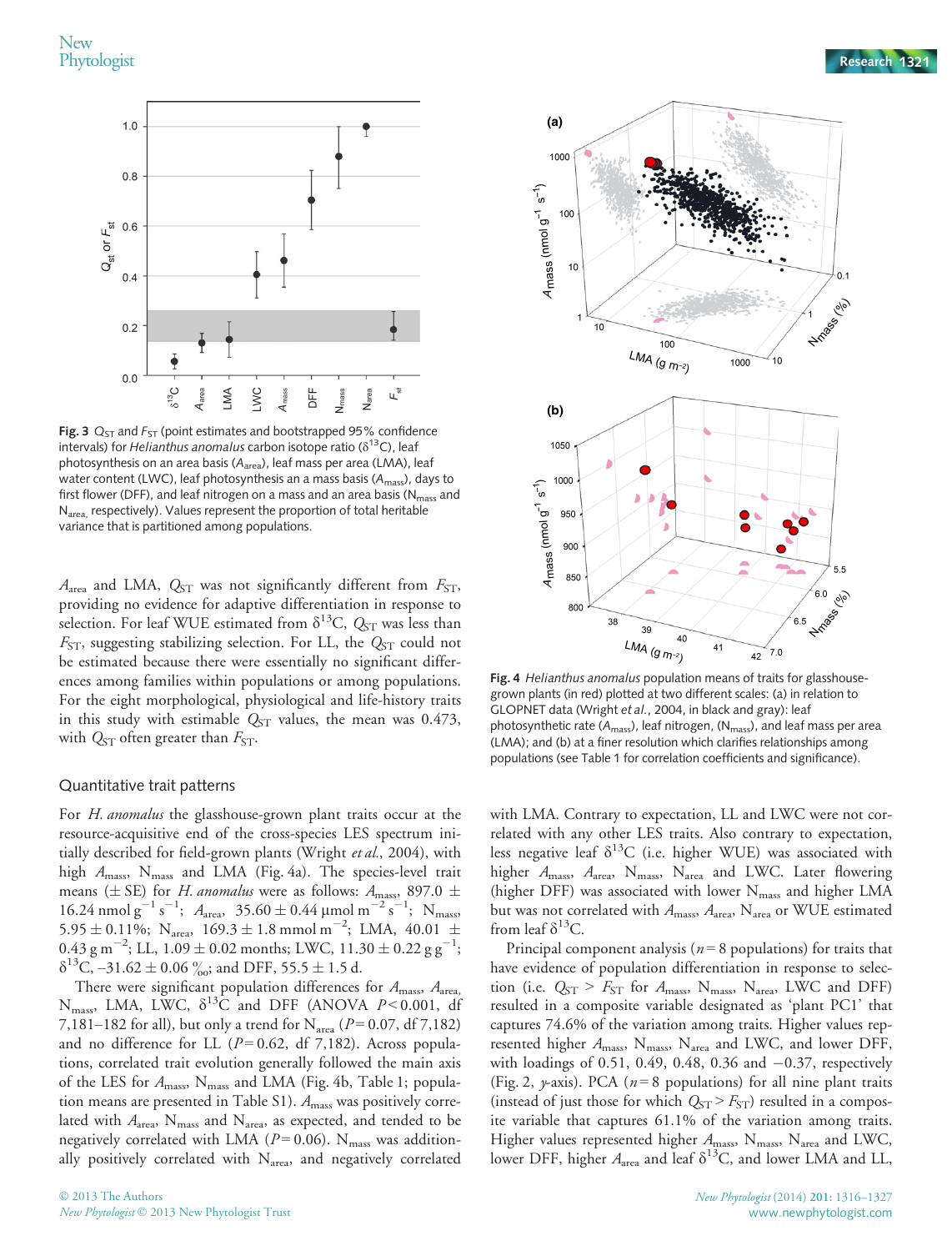Table 1 Trait correlation coefficients (r, bold indicates P < 0.05, df 6) among population means for Helianthus anomalus grown under common garden glasshouse conditions

|                   | A <sub>area</sub>        | $N_{mass}$               | $N_{area}$                                                                | LMA                      | LL        | <b>LWC</b>                                                                | $\delta^{13}C$ | <b>DFF</b> |
|-------------------|--------------------------|--------------------------|---------------------------------------------------------------------------|--------------------------|-----------|---------------------------------------------------------------------------|----------------|------------|
| $A_{\text{mass}}$ | 0.7280                   | 0.9372                   | 0.9258                                                                    | $-0.6911$                | $-0.1924$ | 0.67508                                                                   | 0.9161         | $-0.6087$  |
| A <sub>area</sub> | $\overline{\phantom{a}}$ | 0.4640                   | 0.8500                                                                    | $-0.0183$                | $-0.2534$ | 0.69974                                                                   | 0.7364         | $-0.1397$  |
| N <sub>mass</sub> |                          | $\overline{\phantom{a}}$ | 0.8225                                                                    | $-0.8628$                | $-0.0587$ | 0.53492                                                                   | 0.8003         | $-0.7619$  |
| $N_{area}$        |                          |                          | $\hspace{1.0cm} \rule{1.5cm}{0.15cm} \hspace{1.0cm} \rule{1.5cm}{0.15cm}$ | $-0.4277$                | $-0.1637$ | 0.64541                                                                   | 0.8210         | $-0.5325$  |
| <b>LMA</b>        |                          |                          |                                                                           | $\overline{\phantom{a}}$ | 0.0032    | $-0.31113$                                                                | $-0.5863$      | 0.7080     |
| LL.               |                          |                          |                                                                           |                          |           | 0.13682                                                                   | $-0.3666$      | $-0.3912$  |
| <b>LWC</b>        |                          |                          |                                                                           |                          |           | $\hspace{1.0cm} \rule{1.5cm}{0.15cm} \hspace{1.0cm} \rule{1.5cm}{0.15cm}$ | 0.7343         | $-0.2185$  |
| $\delta^{13}C$    |                          |                          |                                                                           |                          |           |                                                                           |                | $-0.2685$  |

 $A_{\text{mass}}$  and  $A_{\text{area}}$ , leaf photosynthetic rate on a mass and an area basis, respectively; N<sub>mass</sub> and N<sub>area</sub>, leaf nitrogen on a mass and an area basis, respectively; LMA, leaf mass per area; LL, leaf lifetime; LWC, leaf water content;  $\delta^{13}$ C, leaf carbon isotope ratio; DFF, days to first flower.

with loadings of 0.42, 0.40, 0.40, 0.31, 0.26, 0.31, 0.39,  $-0.29$  and  $-0.05$ , respectively.

#### Relationship between plant traits and source site environment

There was a significant correlation between plant PC1 and the source site characteristics assessed as either climate PC1 ( $n = 8$ ,  $r = -0.746$ ,  $P = 0.03$ ), soil PC1 ( $n = 8$ ,  $r = -0.842$ ,  $P = 0.01$ ), or the combined climate and soil variable, environment PC1 ( $n = 8$ ,  $r = -0.817$ ,  $P = 0.01$ , Fig. 2). The more resource-acquisitive LES and related traits were associated with drier (lower precipitation, higher temperatures) and lower fertility sites. If all nine plant traits are included in the plant PCA then the  $r$  and  $P$  values remain similar  $(r = -0.778, P = 0.02; r = -0.847, P = 0.01;$  $r = -0.834$ ,  $P = 0.01$ , respectively).

#### **Discussion**

We compared neutral and genetic variation in the annual H. anomalus to test for adaptive divergence in LES and related traits along a water and nutrient gradient. The  $F_{ST}$  estimate of 0.18, which was the neutral measure for comparison with  $Q_{ST}$ , suggested a moderate degree of genetic differentiation among populations similar to other wild *Helianthus* spp. (Ellis et al., 2006; Ellis & Burke, 2007; Gevaert et al., 2013; Mandel et al., 2013). For individual traits, we found evidence for population differentiation consistent with response to diversifying selection (i.e.  $Q_{ST} > F_{ST}$ ) for  $N_{mass}$ ,  $N_{area}$ , DFF,  $A_{mass}$  and LWC. Our support for adaptive differentiation of leaf  $N_{\rm mass}$  and  $N_{\rm area}$  is consistent with that found for *Quercus suber* along a climate gradient ( $N_{mass}$ , Ramirez-Valiente *et al.*, 2009), and among populations and subpopulations for *Populus balsamifera* ( $N_{area}$ ; Keller et al., 2011), but not for Helianthus maximiliani along a latitudinal gradient ( $N<sub>mass</sub>$ ; Kawakami *et al.*, 2011). Our support for adaptive differentiation of DFF is consistent with reports for some species (H. maximiliani, Kawakami et al., 2011; Arabidopsis thaliana using bolting as a proxy, Le Corre, 2005), but not for others (Lythrum salicaria, Chun et al., 2009; Hordeum spontaneum, Hubner et al., 2013). To our knowledge,  $A_{\text{mass}}$  and LWC have not been previously investigated in  $Q_{ST} - F_{ST}$  analyses. For LMA,

 $A<sub>area</sub>$  and leaf  $\delta^{13}C$ , our lack of support for adaptive differentiation is also consistent with some but not all reports for other species (Ramirez-Valiente et al., 2009; Kawakami et al., 2011; Keller et al., 2011; Frei et al., 2012). Thus, for each trait examined, there is substantial variation among studies as to whether  $Q_{ST}$ – $F_{ST}$  analyses support adaptive differentiation. This suggests either that individual traits are not as important as hypothesized for adaptation to the variety of gradients and landscape heterogeneity examined, or that genetic constraits may prevent them from responding to selection for some species and populations (Donovan et al., 2011). However, multiple traits need to be considered to assess whether adaptive trait divergence contributes more to a resource-acquisitive or a resource-conservative strategy in response to greater resource limitation.

For trait combinations, *H. anomalus* populations with high  $A_{\text{mass}}$ , N<sub>mass</sub> and low LMA clustered with other annuals and short-lived herbaceous perennials at the resource-acquisitive end of the cross-species LES based on field data (Wright et al., 2004; Fig. 4a). The *H. anomalus* trait population means covered a relatively small portion of the entire LES range, as expected for closely related populations in a common garden glasshouse study that minimized environmentally induced variation. Despite that small range, correlated trait evolution represented by population differentiation for  $A_{\text{mass}}$ ,  $N_{\text{mass}}$  and LMA was consistent with the primary axis of the LES (Fig. 4b, Table 1). Higher  $N_{\text{mass}}$  was also associated with the earlier flowering time (lower DFF), indicating a resource-acquisitive earlier flowering strategy. The lack of correlation of LWC with other traits (only nonsignificant positive trends with  $A_{\text{mass}}$ ,  $A_{\text{area}}$  and  $N_{\text{area}}$ ) does not support the hypothesis that LWC is an important biophysical driver of LES traits in this system (Shipley et al., 2006).

The correlation between H. anomalus traits with a signature of adaptive divergence (plant PC1 for traits with  $Q_{ST} > F_{ST}$ ) and source site characteristics (environment PC1) supports our hypothesis that climate and/or soil fertility are selective agents acting on plant traits and driving population differentiation (Fig. 2). The more southerly sites have plants with inherently higher  $N_{mass}$ ,  $N_{area}$ , DFF and  $A_{mass}$ . These sites have lower fertility and a hotter drier climate, with less soil moisture to sustain the growing season as a result of less winter precipitation. Thus, for *H. anomalus*, the hotter, drier environment of the more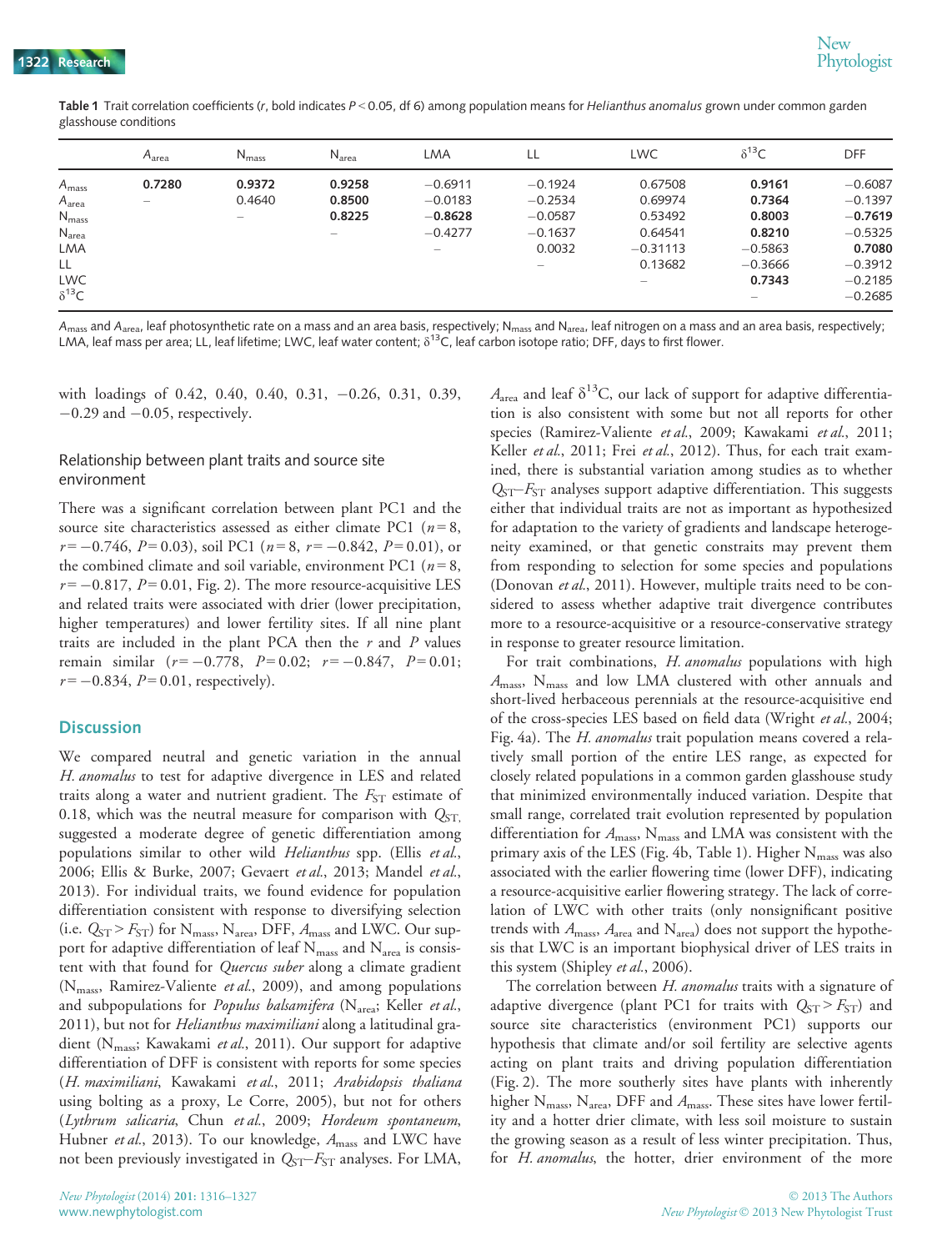southerly sites selectively favored correlated evolution of traits contributing to a resource-acquisitive and earlier reproductive strategy to escape soil moisture depletion predictably occurring late in the growing season, despite lower fertility. This is consistent with the growing literature documenting earlier onset of reproduction as an evolutionary response of annual species to many stresses, including drought, although earlier onset of reproduction is not always accompanied by the greater pre-reproductive growth rates expected for a 'live fast, die young' strategy (Arendt, 1997; Geber & Dawson, 1997; Stanton et al., 2000; McKay et al., 2003; Griffith & Watson, 2005; Heschel & Reginos, 2005; Franks et al., 2007; Franks & Weis, 2008; Kigel et al., 2011; Ivey & Carr, 2012).

Although multitrait LES studies on annuals are generally lacking, we can compare the adaptive differentiation of multiple traits for this desert annual to  $Q_{ST}$ – $F_{ST}$  studies for several woody species. For the evergreen Quercus suber (Ramirez-Valiente et al., 2009), populations from cooler, drier sites had leaves with lower N and higher LMA, suggesting that water limitation selected for a more resource-conservative strategy. For the deciduous Populus balsamifera, populations from more northerly sites with a shorter, drier growing season had leaves with higher  $A_{\text{area}}$  and  $N_{\text{area}}$ , but also a higher LMA, suggesting that water limitation selected for a more resource-acquisitive strategy except for LMA (Soolanayakanahally et al., 2009; Keller et al., 2011). Thus, there is growing evidence at the microevolutionary level of adaptive trait differentiation of multiple traits consistent with the primary axis of the LES in response to diversifying selection, with the direction of the response (more resource-acquisitive or resource-conservative) probably influenced by life history and associated differences in LL, for example, annuals and deciduous perennials vs evergreen perennials. This is consistent with observed macroevolutionary patterns (Wright et al., 2005). However, more studies that provide evidence of adaptive differentiation along environmental gradients will be needed before we can say that microevolutionary studies support this generalization. Additionally, other approaches will be needed to distinguish whether correlated trait evolution is a result of direct selection on individual traits, correlational selection, and/or indirect selection mediated through pleiotropy or linkage that may be reflected as genetic correlations (Chen & Lubberstedt, 2010; Donovan et al., 2011).

In *H. anomalus*, the difference between  $Q_{ST}$  and  $F_{ST}$  was greatest for N<sub>mass</sub>, N<sub>area</sub> and DFF, indicating that these traits have the strongest support for adaptive differentiation. These results suggest several interpretations. First, direct selection may be stronger on leaf  $N_{mass}$ ,  $N_{area}$  and DFF than on  $A_{mass}$ , LWC and LMA, but that would require the assumption that there was similar heritable variation for all of the traits and that there were no constraints as a result of indirect selection mediated through genetic correlations. Alternatively, the stronger support for adaptive differentiation for these traits might be the result of equally strong or diversifying selection on other traits that did not result in similar population differentiation because of genetic constraints in the form of limited heritable variation or genetic correlations. Quantitative genetic approaches and phenotypic selection analyses would be needed to test these alternative

hypotheses. Phenotypic selection analyses carried out in the H. anomalus JER population have demonstrated that leaf  $N_{\rm mass}$ was under direct selection within the context of leaf traits measured in that study ( $N_{\text{mass}}$ ,  $\delta^{13}C$ , area, succulence) (Donovan et al., 2009). However, that analysis did not include other LES traits, so there was no power to determine whether  $N_{\text{mass}}$  was under direct or indirect selection within the context of other LES traits.

The results for WUE estimated from leaf  $\delta^{13}$ C were surprising for H. anomalus. First,  $Q_{ST}$  was less than  $F_{ST}$ , suggesting stabilizing or uniform selection, although this pattern ( $Q_{ST} < F_{ST}$ ) is not frequently reported in the literature and is difficult to interpret (Scheepens et al., 2010; Frei et al., 2012; Lamy et al., 2012). The analysis of intrinsic WUE, estimated as  $C_i$  (approx.  $A_{area}$ /stomatal conductance), yielded the same result (Fig. S1). Secondly, higher leaf-level WUE (less negative  $\delta^{13}$ C) was associated with higher  $A_{\text{mass}}$ ,  $A_{\text{area}}$ ,  $N_{\text{mass}}$  and  $N_{\text{area}}$ , which is contrary to the expectation of an association of lower WUE with faster growth. Thirdly, leaf  $\delta^{13}$ C was not correlated with DFF. Thus, the resource-acquisitive and earlier-flowering strategy associated with drier lower fertility sites did not have lower WUE, as might be expected from theory and empirical studies (Cohen, 1970; Geber & Dawson, 1997; McKay et al., 2003). The trait patterns suggest that despite the lower fertility at the drier sites, these populations achieve a higher leaf N (on mass and area bases) which permits a higher photosynthetic capacity and, thus, both higher photosynthesis and leaflevel WUE.

The population differences for LMA, coupled with the correlation of LMA with  $N_{mass}$ , seem to be at odds with the lack of evidence for adaptive differentiation for LMA. Mathematically, we can consider that  $F_{ST}$  and  $Q_{ST}$  represent the proportion of total variance attributable to population differences, such that the high within-population variance for LMA decreased  $Q_{ST}$  (Table 2). Taken alone, the  $Q_{ST} - F_{ST}$  results for LMA suggest that population differentiation in this trait is indistinguishable from divergence resulting from neutral, rather than adaptive evolutionary processes. However, the correlations observed between LMA and

Table 2 Components of phenotypic variance of traits within and among eight populations of Helianthus anomalus grown under common garden glasshouse conditions, with total phenotypic variance partitioned using restricted maximum likelihood into variance among populations ( $V_{\text{pop}}$ ), within-population genetic variance ( $V_{\text{fam}}$ ; four times the variance among families within populations) and residual variance ( $V_{res}$ )

| Trait             | $\rm V_{pop}$ | V <sub>fam</sub> | $V_{res}$ |
|-------------------|---------------|------------------|-----------|
| $A_{mass}$        | 2174.14       | 316.40           | 9451.62   |
| A <sub>area</sub> | 1.0014        | 0.8373           | 9.7197    |
| $N_{mass}$        | 0.09618       | 0.00165          | 0.184     |
| $N_{area}$        | 6.6649        | 0                | 416.08    |
| <b>LMA</b>        | 1.6115        | 1.1977           | 14.1349   |
| LL                | 0             | 0                | 57.5191   |
| <b>LWC</b>        | 0.3779        | 0.0694           | 1.1828    |
| $\delta^{13}C$    | 0.02167       | 0.0155           | 0.2724    |
| <b>DFF</b>        | 18.8144       | 0.9899           | 21.3786   |
|                   |               |                  |           |

A<sub>mass</sub> and A<sub>area</sub>, leaf photosynthetic rate on a mass and an area basis, respectively;  $N_{\rm mass}$  and  $N_{\rm area}$ , leaf nitrogen on a mass and an area basis, respectively; LMA, leaf mass per area; LL, leaf lifetime; LWC, leaf water content;  $\delta^{13}$ C, leaf carbon isotope ratio; DFF, days to first flower.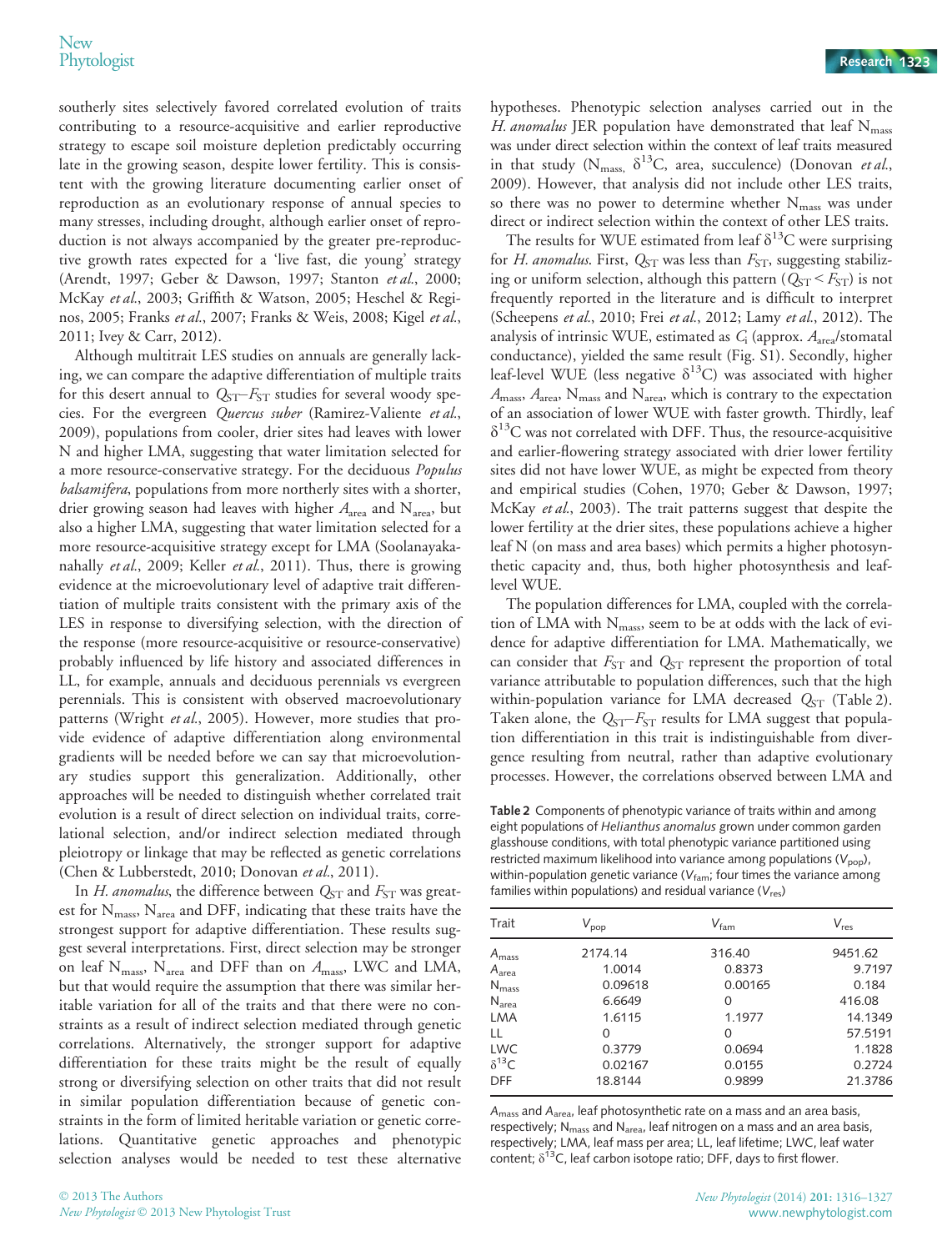two of the traits with support for adaptive differentiation (DFF and N<sub>mass</sub>) suggest that LMA values among and within populations are not random, as would be predicted by genetic drift. An alternative explanation may be that weak direct or indirect selection drove population differentiation for LMA, but the response to selection was too weak to be detected in this study. Studies with low numbers  $($  < 20) of populations have generally had low power to detect selection (O'Hara & Merila, 2005; Goudet & Buchi, 2006; Whitlock, 2008). Robust estimates of heritabilities and the structure of genetic covariance matrices would further our understanding of the role of selection and constraints in the correlated response to selection for LES and related traits (Chapuis et al., 2008; Chenoweth & Blows, 2008; Martin et al., 2008).

We were unable to make an  $F_{ST}-Q_{ST}$  comparison for LL in this study, because both within- and among-population variance components were estimated as zero. There may be several explanations for the lack of detectable variance for LL. First, LL is a difficult trait to measure and error may have obscured genetically based variation, although we have used this same methodology to determine that H. anomalus LL is longer than that of its ancestral parental species (Brouillette & Donovan, 2011). DFF might serve as a proxy for LL in some annuals (Luquez et al., 2006; Vasseur et al., 2012), but we found no correlation between DFF and LL. Secondly, there may be minimal heritable genetic variation in H. anomalus. Longer LL could be favored by selection because it increases nitrogen-use efficiency by increasing the length of time nitrogen remains in the plant (Aerts & Chapin, 2000; Brouillette & Donovan, 2011), and traits under extremely strong selection are expected to show low degrees of genetic variance (Geber & Griffen, 2003 and references therein). Low soil fertility might be a strong selective force reducing heritable variation for LL in the H. anomalus populations. However, population differentiation and heritable variation have been documented for LL in A. thaliana (Luquez et al., 2006). Additionally, sexual selection for flower size has been reported to result in a correlated trait response of higher LMA and shorter LL (Delph et al., 2005). Thus, LL deserves further investigation as a putative adaptive trait.

In summary, we found that combining common garden correlational approaches with  $Q_{ST} - F_{ST}$  approaches supports the adaptive differentiation of some LES and related traits. A more resource-acquisitive and yet more water-use efficient strategy associated with a higher  $N_{\text{mass}}$  and  $N_{\text{area}}$  is found in hotter, drier sites, despite lower fertility. A comparison of our results with the literature suggests that while adaptive divergence of traits along stress gradients may generally follow the primary axis of the LES, variation in trait combinations favored by selection is likely to occur as a result of variation in life-history characteristics of the species, the dominance of particular abiotic and biotic components in the stress gradient, and potential genetic constraints within populations.

## Acknowledgements

This research was funded by National Science Foundation grants 0614739 and 1122842 to L.A.D. and a Garden Club of America

Award in Desert Studies to L.C.B. We thank C. Darragh for help with the glasshouse work and the laboratory of S.J. Knapp for genotyping support.

#### **References**

- Ackerly DD, Dudley SA, Sultan SE, Schmitt J, Coleman JS, Linder CR, Sandquist DR, Geber MA, Evans AS, Dawson TE et al. 2000. The evolution of plant ecophysiological traits: recent advances and future directions. BioScience 50: 979–995.
- Aerts R, Chapin FS. 2000. The mineral nutrition of wild plants revisited: a re-evaluation of processes and patterns. Advances in Ecological Research 30: 1–67.
- Arendt JD. 1997. Adaptive intrinsic growth rates: an integration across taxa. Quarterly Review of Biology 72: 149–177.
- Arntz AM, Delph LF. 2001. Pattern and process: evidence for the evolution of photosynthetic traits in natural populations. Oecologia 127: 455–467.
- Billings WD. 1985. The historical development of physiological plant ecology. In: Chabot BF, Mooney HA, eds. Physiological ecology of North American plant communities. New York, NY, USA: Chapman & Hall, 1-15.
- Bloom AJ, Chapin FS, Mooney HA. 1985. Resource limitation in plants an economic analogy. Annual Review of Ecology and Systematics 16: 363-392.
- Brachi B, Aime C, Lorieux C, Cuguen J, Roux F. 2012. Adaptive value of phenological traits in stressful environments: predictions based on seed production and laboratory natural selection. PLoS One 7: e32069.
- Brouillette LC, Donovan LA. 2011. Relative growth rate and functional traits of a hybrid species reflect adaptation to a low-fertility habitat. International Journal of Plant Sciences 172: 509–520.
- Brouillette LC, Gebremedhin M, Rosenthal DM, Donovan LA. 2006. Testing hypothesized evolutionary shifts toward stress tolerance in hybrid Helianthus species. Western North American Naturalist 66: 409-419.
- Chapin FS. 1980. The mineral nutrition of wild plants. Annual Review of Ecology and Systematics 11: 233–260.
- Chapin FS, Autumn K, Pugnaire F. 1993. Evolution of suites of traits in response to environmental stress. American Naturalist 142: S78–S92.
- Chapuis E, Martin G, Goudet J. 2008. Effects of selection and drift on G matrix evolution in a heterogeneous environment: a multivariate  $Q_{ST}$ - $F_{ST}$  test with the freshwater snail Galba truncatula. Genetics 180: 2151–2161.
- Chen Y, Lubberstedt T. 2010. Molecular basis of trait correlations. Trends in Plant Science 15: 454–461.
- Chenoweth SF, Blows MW. 2008.  $Q_{ST}$  meets the G matrix: the dimensionality of adaptive divergence in multiple correlated quantitative traits. Evolution 62: 1437–1449.
- Christman MA, Richards JH, McKay JK, Stahl EA, Juenger TE, Donovan LA. 2008. Genetic variation in Arabidopsis thaliana for night-time leaf conductance. Plant, Cell & Environment 31: 1170-1178.
- Chun YJ, Nason JD, Moloney KA. 2009. Comparison of quantitative and molecular genetic variation of native vs. invasive populations of purple loosestrife (Lythrum salicaria L., Lythraceae). Molecular Ecology 18: 3020-3035.
- Clausen J, Keck DD, Hiesey WM. 1940. Experimental studies on the nature of species. I. Effect of varied environments on western North American plants. Washington, DC, USA: Carnegie Institution of Washington Publication No. 520.
- Cohen D. 1970. The expected efficiency of water in plants under different competition and selection regimes. Israel Journal Botany 19: 50-54.
- Conner JK, Hartl D. 2004. A Primer of ecological genetics. Sunderland, MA, USA: Sinauer Associates Inc.
- Cunningham SA, Summerhayes B, Westoby M. 1999. Evolutionary divergences in leaf structure and chemistry, comparing rainfall and soil nutrient gradients. Ecological Monographs 69: 569–588.
- Delph LF, Gehring JL, Arntz AM, Levri M, Frey FM. 2005. Genetic correlations with floral display lead to sexual dimorphism in the cost of reproduction. American Naturalist 166: S31–S41.
- Don RH, Cox PT, Wainwright BJ, Baker K, Mattick JS. 1991. Touchdown PCR to circumvent spurious priming during gene amplification. Nucleic Acids Research 19: 4008.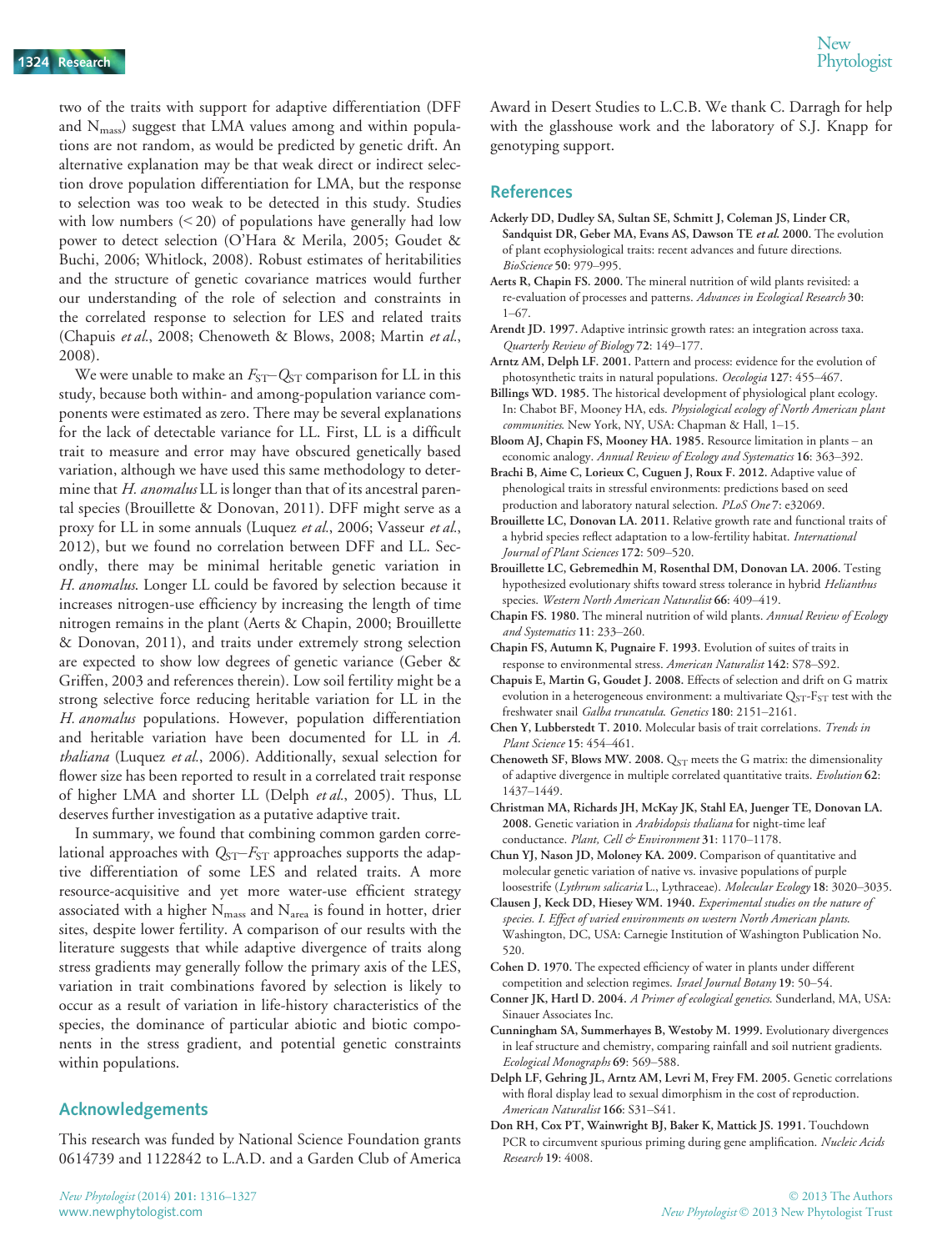Donovan LA, Dudley SA, Rosenthal DM, Ludwig F. 2007. Phenotypic selection on leaf water use efficiency and related ecophysiological traits for natural populations of desert sunflowers. Oecologia 152: 13–25.

Donovan LA, Ludwig F, Rosenthal DM, Rieseberg LH, Dudley SA. 2009. Phenotypic selection on leaf ecophysiological traits in Helianthus. New Phytologist 183: 868–879.

Donovan LA, Maherali H, Caruso CM, Huber H, de Kroon H. 2011. The evolution of the worldwide leaf economics spectrum. Trends in Ecology and Evolution 26: 88–95.

Donovan LA, Rosenthal DM, Sanchez-Velenosi M, Rieseberg LH, Ludwig F. 2010. Are hybrid species more fit than ancestral parent species in the current hybrid species habitats? Journal of Evolutionary Biology 23: 805–816.

Dudley SA. 1996. Differing selection on plant physiological traits in response to environmental water availability: a test of adaptive hypotheses. Evolution 50: 92–102.

Dutkowski GW, Potts BM. 2012. Genetic variation in the susceptibility of Eucalyaptus globus to drought damage. Tree Genetics and Genomics 8: 757–773.

Edelaar P, Bjorklund M. 2011. If  $F_{ST}$  does not measure neutral genetic differentiation, then comparing it with  $Q_{ST}$  is misleading. Or is it? Molecular Ecology 20: 1805–1812.

Ehleringer JR. 1993. Carbon and water relations in desert plants: an isotopic perspective. In: Ehleringer JR, Hall AE, Farquhar GD, eds. Stable isotopes and plant carbon–water relations. San Diego, CA, USA: Academic Press, 155–172.

Ehleringer JR, Phillips SL, Comstock JP. 1992. Seasonal variation in carbon isotope composition of desert plants. Functional Ecology 6: 396–404.

Ellis JR, Burke JM. 2007. EST-SSRs as a resource for population genetic analyses. Heredity 99: 125–132.

Ellis JR, Pashley CH, Burke JM, McCauley DE. 2006. High genetic diversity in a rare and endangered sunflower as compared to a common congener. Molecular Ecology 15: 2345–2355.

Epstein E, Bloom AJ. 2005. Mineral nutrition of plants: principles and perspectives, 2nd edn. Sunderland, MA, USA: Sinauer Associates Inc.

Etterson JR. 2004. Evolutionary potential of *Chamaecrista fasiculata* in relation to climate change. I. Clinal patterns of selection along an environmental gradient in the Great Plains. Evolution 58: 1446–1458.

Farquhar GD, Ehleringer JR, Hubick KT. 1989. Carbon isotope discrimination and photosynthesis. Annual Review of Plant Physiology and Plant Molecular Biology 40: 503–537.

Franks SJ, Sim S, Weis AE. 2007. Rapid evolution of flowering time by an annual in response to climate fluctuation. Proceedings of the National Academy of Sciences, USA 104: 1278–1282.

Franks SJ, Weis AE. 2008. A change in climate causes rapid evolution of multiple life history traits and their interactions in an annual plant. Journal of Evolutionary Biology 21: 1321–1334.

Frei ES, Scheepens JF, Armbruster GFJ, Stocklin J. 2012. Phenotypic differentiation in a common garden reflects the phylogeography of a widespread Alpine plant. Journal of Ecology 100: 297-308.

Galloway LF, Burgess KS. 2012. Artificial selection on flowering time: influence on reproductive phenology across natural light environments. Journal of Ecology 100: 852–861.

Geber M, Dawson T. 1997. Genetic variation in stomatal and biochemical limitation to photosynthesis in the annual, Polygonum arenastrum. Oecologia 109: 535–546.

Geber MA, Griffen LR. 2003. Inheritance and natural selection on functional traits. International Journal of Plant Sciences 164: S21–S42.

Gevaert SD, Mandel JR, Burke JM, Donovan LA. 2013. High genetic diversity and low population structure in Porter's sunflower (Helianthus porteri). Journal of Heredity 104: 407–415.

Goudet J. 1995. FSTAT (Version 1.2): a computer program to calculate F-statistics. Journal of Heredity 86: 485–486.

Goudet J, Buchi L. 2006. The effects of dominance, regular inbreeding and sampling design on  $Q_{ST}$ , an estimator of population differentiation for quantitative traits. Genetics 172: 1337–1347.

Griffith TM, Watson MA. 2005. Stress avoidance in a common annual: reproductive timing is important for local adaption and geographic distribution. Journal of Evolutionary Biology 18: 1601-1612.

Hedrick PW. 1999. Perspective: highly variable genetic loci and their interpretation in evolution and conservation. Evolution 53: 313–318.

Hedrick PW. 2005. A standardized genetic differentiation measure. Evolution 59: 1633–1638.

Heschel MS, Reginos C. 2005. Mechanisms of selection for drought stress avoidance and tolerance in Impatiens capensis. American Journal of Botany 92: 37–44.

Hijmans RJ, Cameron SE, Parra JL, Jones PG, Jarvis A. 2005. Very high resolution interpolated climate surfaces for global land areas. International Journal of Climatology 25: 1965–1978.

Hubner S, Bdolach E, Ein-Gedy S, Schmid KJ, Korol A, Fridman E. 2013. Phenotypic landscapes: phenological patterns in wild and cultivated barley. Journal of Evolutionary Biology 26: 163–174.

Ivey CT, Carr DE. 2012. Tests for joint evolution of mating system and drought escape in Mimulus. Annals of Botany 109: 583–598.

Jost L. 2008.  $G_{ST}$  and its relatives do not measure differentiation. *Molecular* Ecology 17: 4015–4026.

Kawakami T, Morgan TJ, Nippert JB, Ocheltree TW, Keith R, Dhakal P, Ungerer MC. 2011. Natural selection drives clinal life history patterns in the perennial sunflower species, Helianthus maximiliani. Molecular Ecology 20: 2318–2328.

Keller SR, Soolanayakanahally RY, Guy RD, Silim SN, Olson MS, Tiffin P. 2011. Climate-driven local adaptation of ecophysiology and phenology in balsam poplar, Populus balsamifera L. (Salicaceae). American Journal of Botany 98: 99–108.

Kigel J, Konsens I, Rosen N, Rotem G, Kon A, Fragman-Sapir O. 2011. Relationships between flowering time and rainfall gradients across Mediterranean-desert transects. Israel Journal of Ecology and Evolution 57: 91–109.

Knight CA, Vogel H, Kroyman J, Shumate A, Witsenboer H, Mitchell-Olds T. 2006. Expression profiling and local adaptation of Boechera holboellii populations for water use efficiency across a naturally occurring water stress gradient. Molecular Ecology 15: 1229–1237.

Lamy J-B, Plomion C, Kremer A, Delzon S. 2012.  $Q_{ST} < F_{ST}$  as a signature of canalization. Molecular Ecology 21: 5646-5655.

Lande R, Arnold SJ. 1983. The measurement of selection on correlated characters. Evolution 37: 1210–1226.

Le Corre V. 2005. Variation at two flowering time genes within and among populations of Arabidopsis thaliana: comparison with markers and traits. Molecular Ecology 14: 4181–4192.

Leinonen T, O'Hara RB, Cano JM, Merila J. 2008. Comparative studies of quantitative trait and neutral marker divergence: a meta-analysis. Journal of Evolutionary Biology 21: 1–17.

Lewis PO, Zaykin D. 2001. Genetic Data Analysis: computer program for the analysis of allelic data. Version 1.0 (d16c). Free program distributed by the authors over the internet from [WWW document] URL: http://lewis.eeb. uconn.edu/lewishome/software.html [accessed March 2014].

Lloyd J, Bloomfield K, Deomingues TF, Farquhar GD. 2013. Phyotosynhteitcally relevant foliar traits correlating better on a mass vs an area basis: of ecophysiological relevance or just a case of mathematical imperatives and statistical quicksand? New Phytologist 199: 311-321.

Ludlow MM. 1989. Strategies of response to water stress. In: Kreeb KH, Richter H, Hinckley TM, eds. Structural and functional responses to environmental stresses: water shortage. The Hague, the Netherlands: SPB Academic Publishing, 269–281.

Ludwig F, Jewitt RA, Donovan LA. 2006. Nutrient and water addition effects on day- and night-time conductance and transpiration in a  $C_3$  desert annual. Oecologia 148: 219–225.

Luquez VMC, Sasal Y, Medrano M, Martin MI, Mujica M, Guiamet JJ. 2006. Quantitative trait loci analysis of leaf and plant longevity in Arabidopsis thaliana. Journal of Experimental Botany 57: 1363–1372.

Lynch M, Walsh B. 1998. Genetics and analysis of quantitative traits. Sunderland, MA, USA: Sinauer Associates Inc.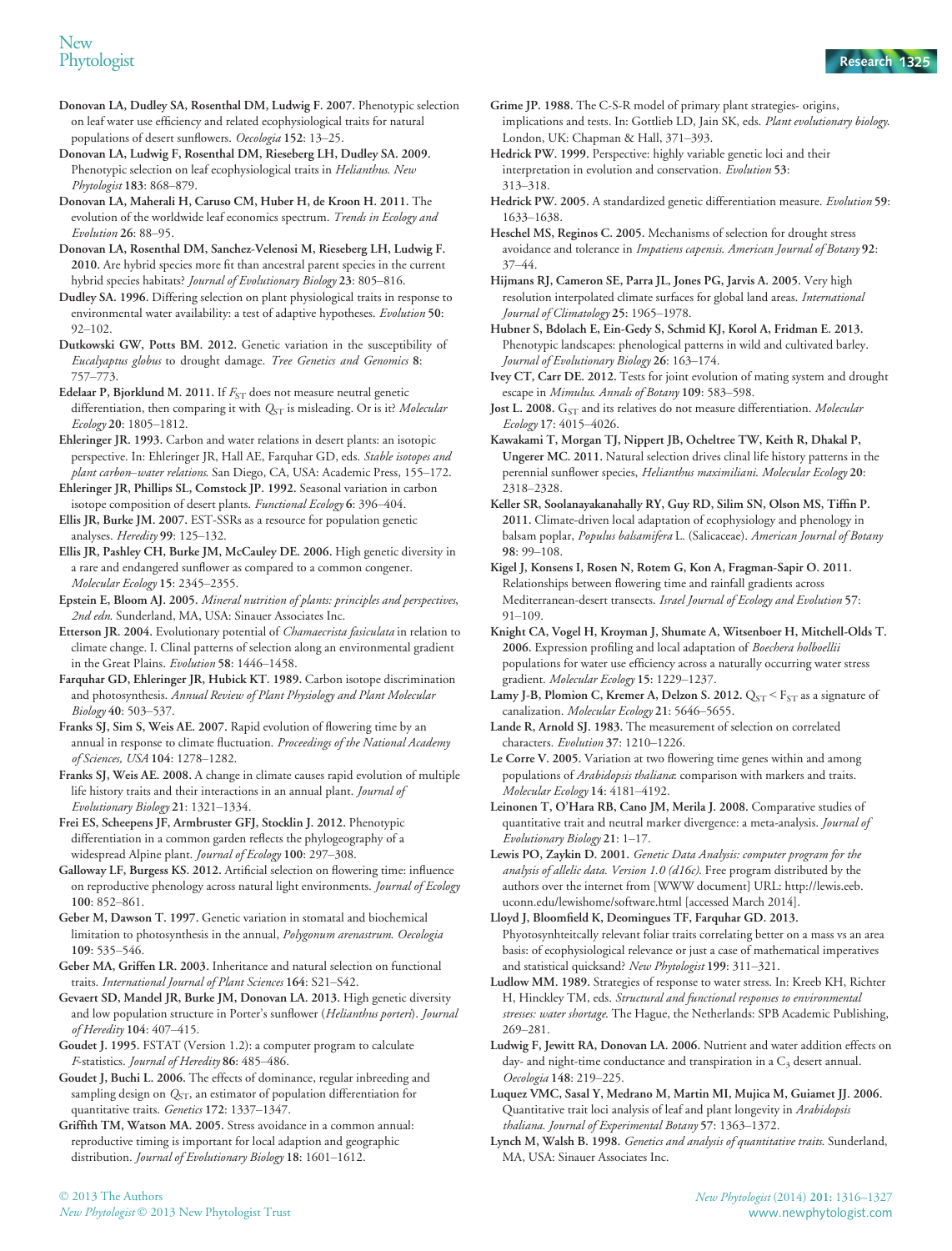Mandel JR, Milton EF, Donovan LA, Knapp SJ, Burke JM. 2013. Genetic diversity and population structure in the rare Algodones sunflower (Helianthus niveus ssp. tephrodes). Conservation Genetics 14: 31–40.

Martin G, Chapuis E, Goudet J. 2008. Multivariate  $Q_{ST}$ - $F_{ST}$  comparisons: a neutrality test for the evolution of the G matrix in structured populations. Genetics 180: 2135–2149.

McKay JK, Richards JH, Mitchell-Olds T. 2003. Genetics of drought adaptation in Arabidopsis thaliana: I. Pleiotropy contributes to genetic correlations among ecological traits. Molecular Ecology 12: 1137–1151.

Mediavilla S, Garcia-Ciudad A, Garcia-Criado B, Escudero A. 2008. Testing the correlations between leaf life span and leaf structural reinforcement in 13 species of European Mediterranean woody plants. Functional Ecology 22: 787–793.

Mehlich A. 1953. Determination of P, K, Na, Ca, Mg and NH4. Raleigh, NC, USA: Soil Test Division Mimeo.

O'Hara RB, Merila J. 2005. Bias and precision in  $Q_{ST}$  estimates: problems and some solutions. Genetics 171: 1331-1339.

Orians GH, Solbrig OT. 1977. Cost-income model of leaves and roots with special reference to arid and semiarid areas. American Naturalist 111: 677–690.

Osnas JLD, Lichstein JW, Reich PB, Pacala SW. 2013. Global leaf relationships: mass, area and the leaf economics spectrum. Science 340: 741-744.

Pujol B, Wilson AJ, Ross RIC, Pannell JR. 2008. Are  $Q_{ST}$ - $F_{ST}$  comparisons for natural populations meaningful? Molecular Ecology 17: 4782–4785.

Ramirez-Valiente JA, Lorenzo Z, Soto A, Valladares F, Gil L, Aranda I. 2009. Elucidating the role of genetic drift and natural selection in cork oak differentiation regarding drought tolerance. Molecular Ecology 18: 3803-3815.

Reich PB, Ellsworth DS, Walters MB, Vose JM, Gresham C, Volin JC, Bowman WD. 1999. Generality of leaf trait relationships: a test across six biomes. Ecology 80: 1955-1969.

Reich PB, Walters MB, Ellsworth DS. 1997. From tropics to tundra: global convergence in plant functioning. Proceedings of the National Academy of Sciences, USA 94: 13730–13734.

Reich PB, Wright IJ, Cavender-Bares J, Craine JM, Oleksyn J, Westoby M, Walters MB. 2003. The evolution of plant functional variation: traits, spectra, and strategies. International Journal of Plant Sciences 164: S143–S164.

Rieseberg LH. 1991. Homoploid reticulate evolution in Helianthus (Asteraceae): evidence from ribosomal genes. American Journal of Botany 78: 1218–1237.

Rieseberg LH, Raymond O, Rosenthal DM, Lai Z, Livingstone K, Nakazato T, Durphy JL, Schwarzbach AE, Donovan LA, Lexer C. 2003. Major ecological transitions in wild sunflowers facilitated by hybridization. Science 301: 1211–1216.

Rosenthal DM, Ludwig F, Donovan LA. 2005. Plant responses to an edaphic gradient across an active sand dune/desert boundary in the Great Basin Desert. International Journal of Plant Sciences 166: 247–255.

SAS Institute Inc. 2011. SAS/STAT<sup>®</sup> 9.3 User's Guide. Cary, NC: SAS Institute Inc.

Scheepens JF, Stocklin J. 2011. Glacial history and local adaptation explain differentiation in phenotypic traits in the Alpine grassland herb Campanula barbata. Plant Ecology & Diversity 4: 403-413.

Scheepens JF, Stocklin J, Pluess AR. 2010. Unifying selection acts on competitive ability and relative growth rate in Scabiosa columbaria. Basic and Applied Ecology 11: 612–618.

Schwarzbach AE, Reiseberg LH. 2002. Likely multiple origins of a diploid hybrid sunflower species. Molecular Ecology 11: 1703–1715.

Shipley B, Lechowicz MJ, Wright I, Reich PB. 2006. Fundamental trade-offs generating the worldwide leaf economics spectrum. Ecology 87: 535–541.

Soolanayakanahally RY, Guy RD, Silim SN, Drewes EC, Schroeder WR. 2009. Enhanced assimilation rate and water-use efficiency with altitude through increased photosynthetic capacity and internal conductance in balsam poplar (Populus balsamifera L.). Plant, Cell & Environment 32: 1821-1832.

Spitze K. 1993. Population structure in *Daphnia obtusa*: quantitative genetic and allozymic variation. Genetics 135: 367-374.

Stanton ML, Roy BA, Thiede DA. 2000. Evolution in stressful environments. I. Phenotypic variability, phenotypic selection and response to selection in five distinct environmental stresses. Evolution 54: 93-111.

Steane DA, Conod N, Jones RC, Vaillancourt RE, Potts BM. 2006. A comparative analysis of population structure of a forest tree, Eucalyptus globulus (Myrtaceae), using microsatellite markers and quantitative traits. Tree Genetics & Genomics 2: 30–38.

Tang S, Kishore VK, Knapp SJ. 2003. PCR-multiplexes for a genome-wide framework of simple sequence repeat marker loci in cultivated sunflower. Theoretical and Applied Genetics 107: 6–19.

Thompson TE, Zimmerman DC, Rogers CE. 1981. Wild Helianthus as a genetic resource. Field Crops Research 4: 333–343.

Vasseur F, Violle C, Enquist BJ, Granier C, Vile D. 2012. A common genetic basis to the origin of the leaf economics spectrum and metabolic scaling allometry. Ecology Letters 15: 1149-1157.

Weir BS, Cockerham CC. 1984. Estimating F-statistics for the analysis of population structure. Evolution 38: 1358–1370.

Westoby M, Reich PB, Wright IJ. 2013. Understanding ecological variation across species: area-based vs mass-based expression of leaf traits. New Phytologist 199: 322–323.

Westoby M, Wright IJ. 2006. Land-plant ecology on the basis of functional traits. Trends in Ecology & Evolution 21: 261-268.

Whitlock MC. 2008. Evolutionary inference from Q<sub>ST</sub>. Molecular Ecology 17: 1885–1896.

Whitlock MC. 2011.  $\mathrm{G}_{\mathrm{ST}}'$  and D do not replace  $F_{\mathrm{ST}}$ . Molecular Ecology 20: 1083–1091.

Whitlock MC, Guillaume F. 2009. Testing for spatially divergent selection: comparing  $Q_{ST}$  to  $F_{ST}$ . Genetics 183: 1055–1063.

Wright S. 1951. The genetical structure of populations. Annals of Eugenics 15: 323–354.

Wright IJ, Reich PB, Cornelissen JHC, Falster DS, Groom PK, Hikosaka K, Lee W, Lusk HL, Ninnements U, Oleksyn J et al. 2005. Modulation of leaf economic traits and trait relationships by climate. Global Ecology and Biogeography 14: 411–421.

Wright IJ, Reich PB, Westoby M, Ackerly DD, Baruch Z, Bongers F, Cavender-Bares J, Chapin T, Cornelissen JHC, Diemer M et al. 2004. The worldwide leaf economics spectrum. Nature 428: 821–827.

Wright IJ, Westoby M. 1999. Differences in seedling growth behaviour among species: trait correlations across species, and trait shifts along nutrient compared to rainfall gradients. Journal of Ecology 87: 85–97.

Wright IJ, Westoby M. 2002. Leaves at low versus high rainfall: coordination of structure, lifespan and physiology. New Phytologist 155: 403-416.

Wright IJ, Westoby M, Reich PB. 2002. Convergence towards higher leaf mass per area in dry and nutrient-poor habitats has different consequences for leaf life span. Journal of Ecology 90: 534-543.

Yang RC, Yeh FC, Yanchuk AD. 1996. A comparison of isozyme and quantitative geneticvariation in *Pinus contorta* ssp. *latifolia* by  $F_{ST}$ . *Genetics* 142: 1045–1052.

# Supporting Information

Additional supporting information may be found in the online version of this article.

Fig. S1  $F_{ST}$  and  $Q_{ST}$  (point estimates and bootstrapped 95% confidence intervals) for Helianthus anomalus traits in Table S2.

Fig. S2 Mean monthly precipitation and temperature of *Helianthus* anomalus population sites determined with WorldClim.

Table S1 Helianthus anomalus population information for the glasshouse common garden study